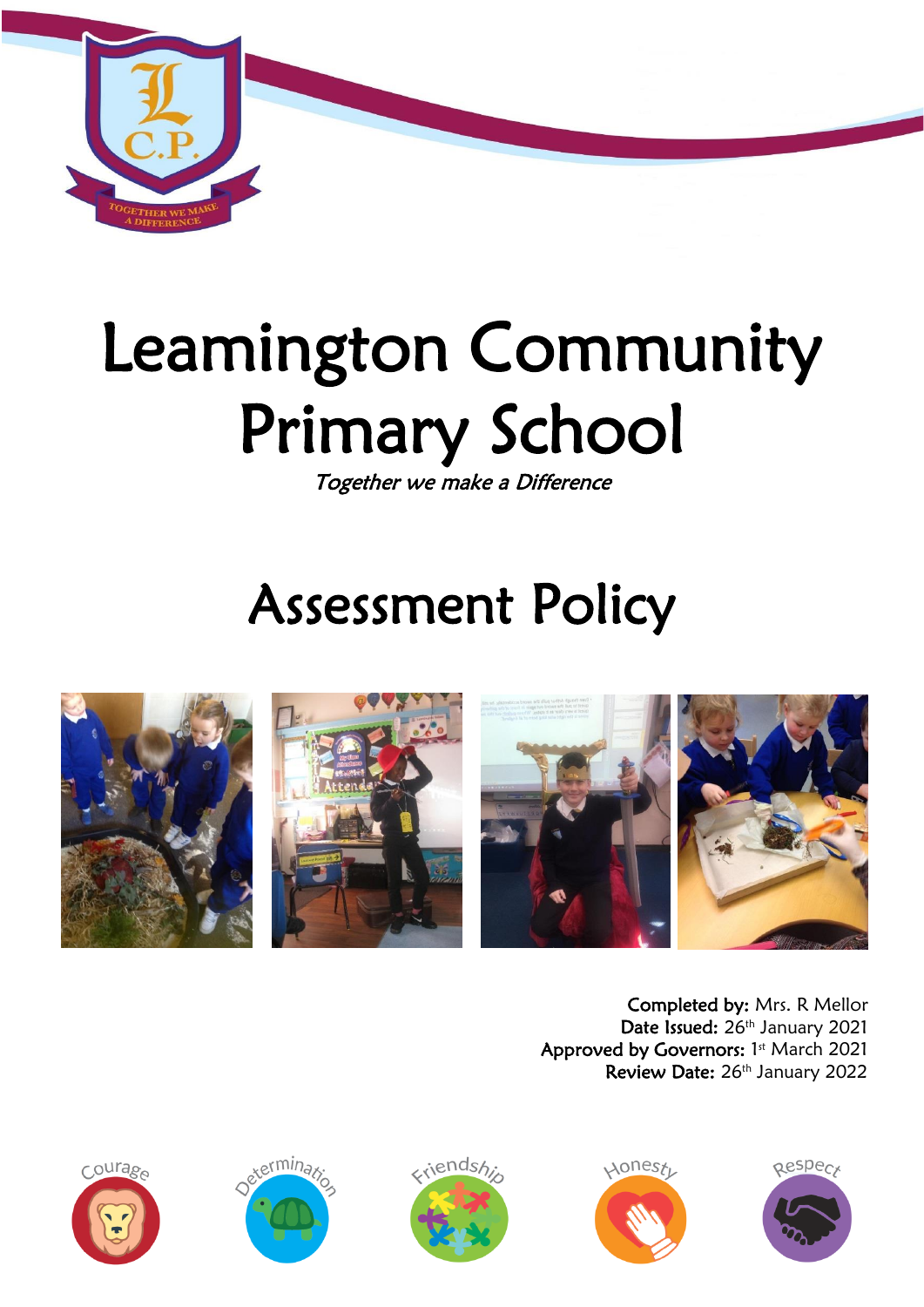# **Leamington Community Primary School: Assessment Policy**

#### **1. Mission Statement:**

We at Leamington Community Primary School, will work to provide a happy, secure and stimulating environment in which every child is valued and encouraged to achieve their full potential through the development of a love of learning and a desire to expand their knowledge. Our motto is 'Together we make a Difference' and, through effective assessment, we aim to give every child the skills and attributes to be able local, national and global citizens of the 21st Century.

#### **2. Rationale:**

Assessment lies at the heart of the process of promoting children's learning. It provides a framework within which educational objectives may be set and children's progress expressed and monitored. This should be done in partnership with the children. Assessment should be incorporated systematically into teaching strategies in order to diagnose any barriers to learning and chart progress. It helps the school to strengthen learning across the curriculum and helps teachers enhance their skills and judgements. Our assessment procedures are free from bias, stereotyping and generalisation in respect of gender, class, ethnicity and disability.

In 2014, the Department for Education released 'Assessment Principles', a document outlining the core values of all effective assessment systems, to implement alongside the new National Curriculum. It is up to school to implement a system that can: 'Give reliable information to parents about how their child, and their child's school, is performing, help drive improvement for pupils and teachers and make sure the school is keeping up with external best practice and innovation.'

#### **3. Legislation and Guidance:**

Since the removal of National Curriculum levels in 2014, schools have been free to develop their own approaches to assessment. This policy refers to the recommendations in the 'Final Report of the Commission on Assessment without Levels'. It also refers to statutory requirements set out in 'The Education (Pupil Information) (England) Regulations 2005: Schedule 1'.

#### **4. Principles of Assessment:**

**A. Assessment for learning is part of effective planning of teaching and learning.** A teacher's planning should provide opportunities for both learner and teacher to obtain and use information about progress towards learning goals. It also has to be flexible to respond to initial and emerging ideas and skills. Planning should include strategies to ensure that learners understand the goals they are pursuing and the criteria that will be applied in assessing their work. How learners will receive feedback, how they will take part in assessing their learning and how they will be helped to make further progress should also be planned.

**B. Assessment for learning focuses on how students learn.** The process of learning has to be in the minds of both learner and teacher when assessment is planned and when the evidence is interpreted. Learners should become as aware of the 'how' of their learning as they are of the 'what'.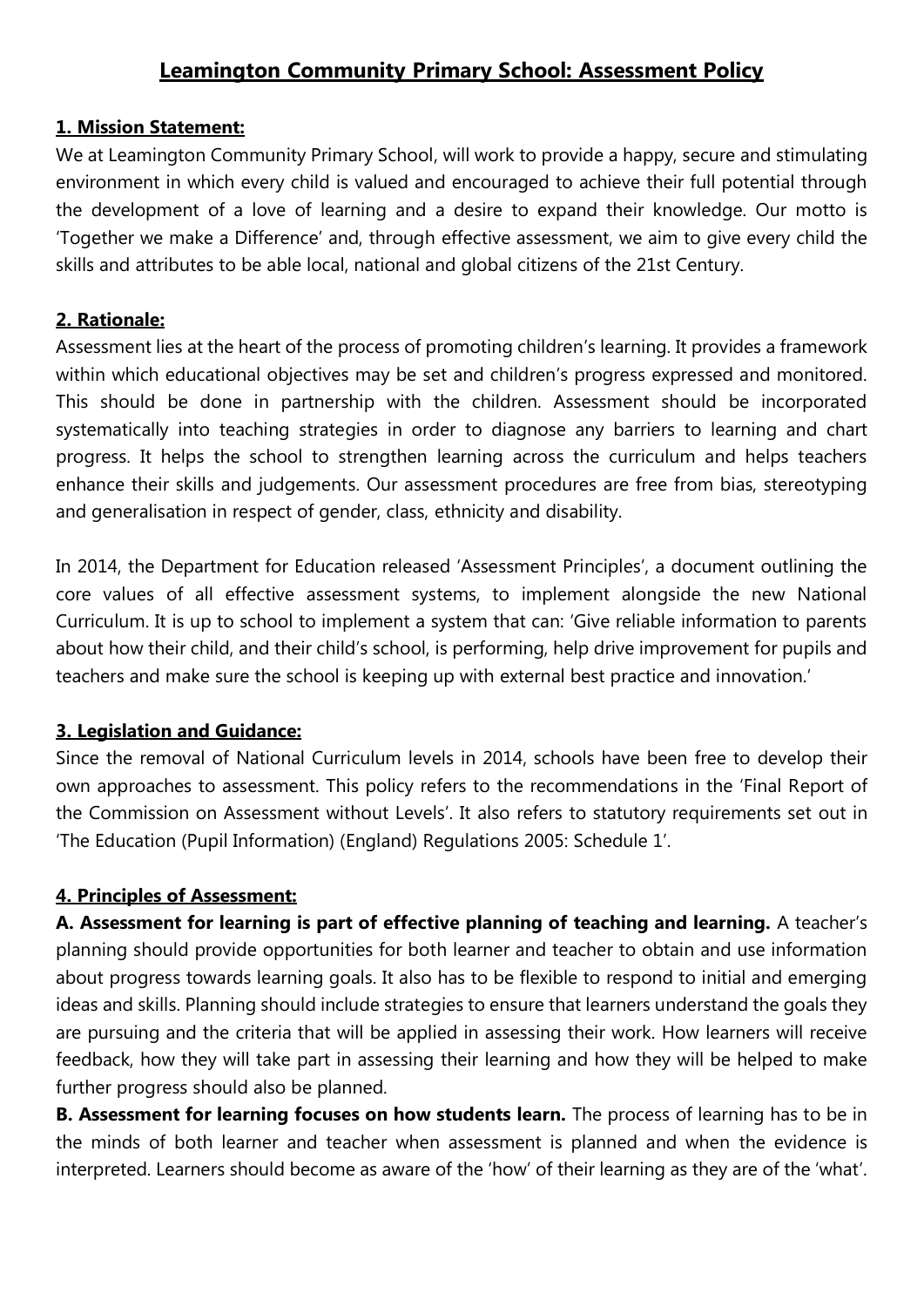**C. Assessment for learning is central to classroom practice.** Much of what teachers and learners do in classrooms can be described as assessment. That is, tasks and questions prompt learners to demonstrate their knowledge, understanding and skills. What learners say and do is then observed and interpreted, and judgements are made about how learning can be improved. These assessment processes are an essential part of everyday classroom practice and involve both teachers and learners in reflection, dialogue and decision making.

**D. Assessment for learning is a key professional skill.** Teachers require the professional knowledge and skills to: plan for assessment; observe learning; analyse and interpret evidence of learning; give feedback to learners and support learners in self-assessment. Teachers should be supported in developing these skills through initial and continuing professional development.

**E. Assessment for learning is sensitive and constructive.** Teachers should be aware of the impact that comments, marks and grades can have on learners' confidence and enthusiasm and should be as constructive as possible in the feedback that they give. Comments that focus on the work rather than the person are more constructive for both learning and motivation.

**F. Assessment fosters motivation.** Assessment that encourages learning fosters motivation by emphasising progress and achievement rather than failure. Comparison with others who have been more successful is unlikely to motivate learners. It can also lead to their withdrawing from the learning process in areas where they have been made to feel they are 'no good'. Motivation can be preserved and enhanced by assessment methods which protect the learner's autonomy, provide some choice and constructive feedback, and create opportunity for self-direction.

**G. Assessment for learning promotes understanding of goals and criteria.** For effective learning to take place learners need to understand what it is they are trying to achieve – and want to achieve it. Understanding and commitment follows when learners have some part in deciding goals and identifying criteria for assessing progress. Communicating assessment criteria involves discussing them with learners using terms that they can understand, providing examples of how the criteria can be met in practice and engaging learners in peer and self-assessment.

**H. Learners know how to improve.** Learners need information and guidance in order to plan the next steps in their learning. Teachers should: pinpoint the learner's strengths and advise on how to develop them; be clear and constructive about any weaknesses and how they might be addressed; provide opportunities for learners to improve upon their work.

**I. Assessment for learning develops the capacity for self-assessment.** Independent learners have the ability to seek out and gain new skills, new knowledge and new understandings. They are able to engage in self-reflection and to identify the next steps in their learning. Teachers should equip learners with the desire and the capacity to take charge of their learning through developing the skills of self-assessment.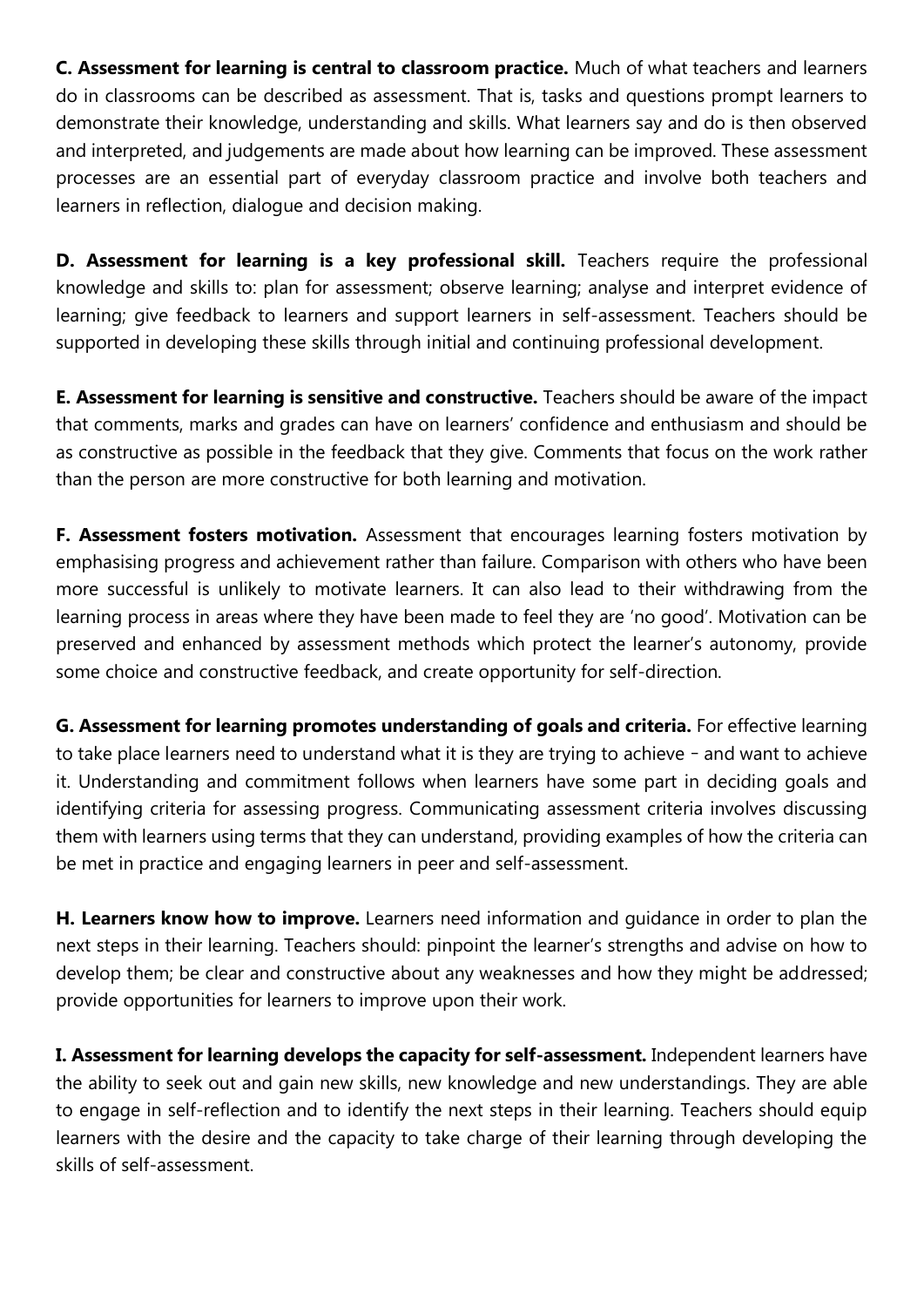**J. Assessment for learning recognises all educational achievement.** Assessment for learning should be used to enhance all learners' opportunities to learn in all areas of educational activity. It should enable all learners to achieve their best and to have their efforts recognised.

#### **5. Assessment Approaches:**

At Leamington Community Primary School, we see assessment as an integral part of teaching and learning, and it is inextricably linked to our curriculum. We use three broad overarching forms of assessment: day-to-day in-school formative assessment; in-school summative assessment and nationally standardised summative assessment.

#### **In-school formative assessment:**

Effective in-school formative assessment enables:

- Teachers to identify how pupils are performing on a continuing basis and to use this information to provide appropriate support, intervention and challenge; evaluate teaching and plan future lessons.
- Pupils to measure their knowledge and understanding against learning objectives, and identify areas in which they need to improve.
- Parents/carers to gain a broad picture of where their child's strengths and developments lie, and what they need to do to improve.

At Leamington Community Primary School, our formative assessment includes: verbal feedback and marking of children's work; questioning; guided working groups; self and peer assessment and observations of children. Formative assessment is used by teachers to assess knowledge, skills and understanding, to ensure next steps are identified and interventions planned for, if necessary. Children will be included in formative assessment to ensure they are aware of their progress and next steps. (See Marking Policy for further detail).

In EYFS, we observe children daily. From observations, we are able to assess children and plan next steps. At the end of Foundation Stage, staff will complete the EYFS profile for each child. We use the following model taken from Development Matters in the Early Years Foundation Stage (EYFS):

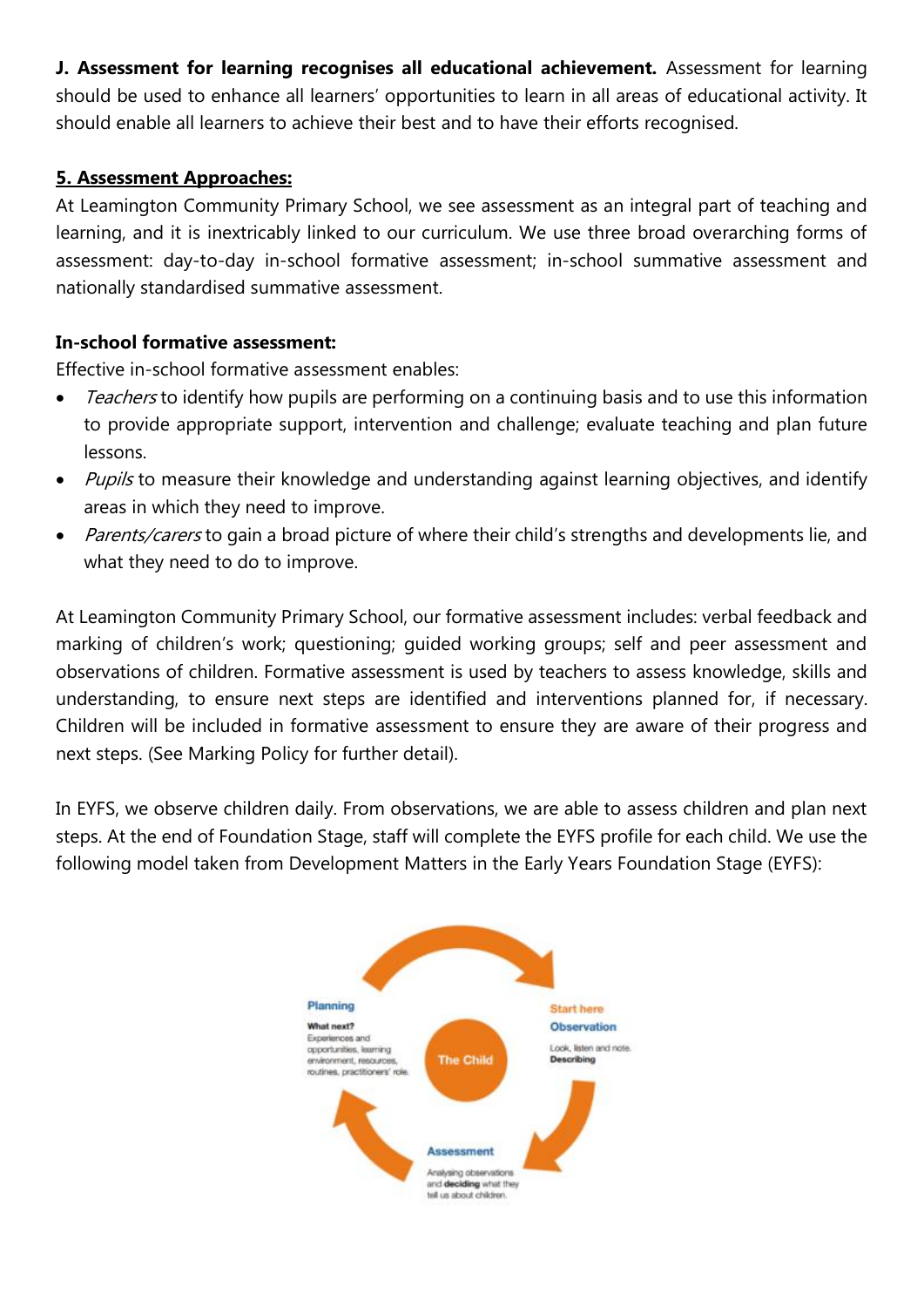#### **In-school summative assessment:**

Effective in-school summative assessment enables:

- School leaders to monitor the performance of pupil cohorts, identify where interventions may be required and work with teachers to ensure pupils are supported to achieve sufficient progress and attainment.
- Teachers to evaluate learning at the end of a unit or period and the impact of their own teaching.
- Pupils to understand how well they have learned and understood a topic or course of work taught over a period of time. It should be used to provide feedback on how they can improve.
- Parents/carers to stay informed about the achievement, progress and wider outcomes of their child across a period.

At Leamington Community Primary School, we use our formative assessment to help us complete our termly summative assessments. We use an online system called Target Tracker to collate our assessment data, run reports and analyse findings for every year group. On a termly basis, teachers use Target Tracker's steps system to assess what children will achieve by the end of the academic year. The steps are as follows:

- *Working Towards (b+):* Children need adult support to achieve the year group expectations and may also be working on objectives from previous year group(s).
- *Expected Standard (w+):* Children achieve the year group expectations.
- $\bullet$  Higher Standard (s+): Children achieve the year group expectations and can apply their knowledge and understanding confidently to a range of contexts.

To ensure our assessment is robust and consistent across the school, we hold moderation staff meetings to allow teachers to collaborate and work together to assess children's work. Moderation meetings are also used to identify next steps in planning to ensure progress is made and interventions can be planned and delivered. These moderation meetings, along with children's work, teacher knowledge and time for teaching partners to assess together, are all used to ensure assessment is accurate and verified. We also carry out moderation through School Improvement Liverpool moderation sessions. In EYFS, we carry out moderation with local Children's Centres and other PVI settings.

Once our summative data is collated on Target Tracker, it is analysed by the Assessment Lead and data is discussed in termly pupil progress meetings. The Headteacher, Deputy Headteacher, SENCO and class teachers meet to review the data for the year group and to discuss children's attainment and progress individually. At the meetings, pupils at risk of underachievement are identified and we also look at contextual information to gain a greater understanding of every pupil. These discussions are then used to inform future planning and interventions to support children when necessary.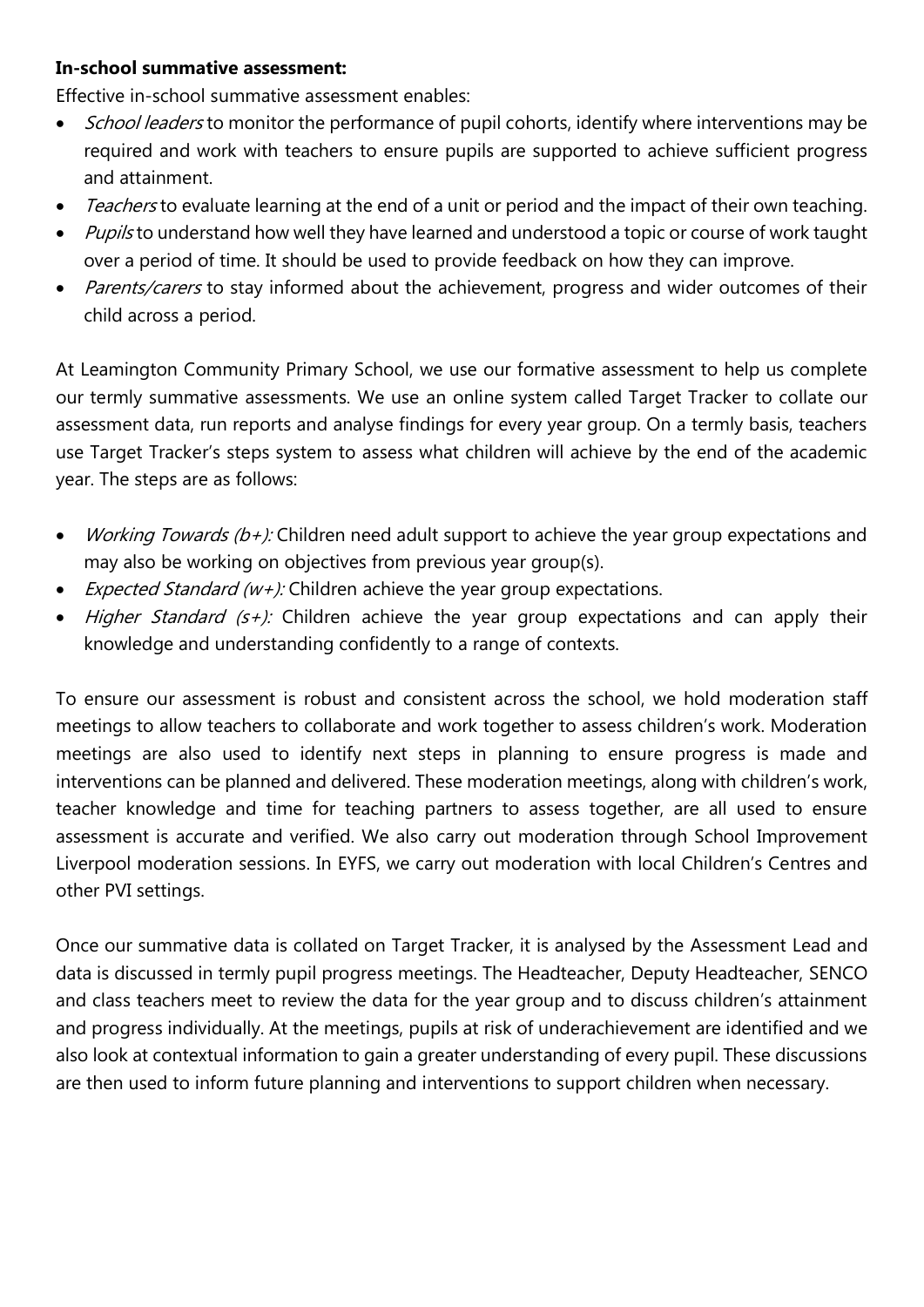#### **Nationally standardised summative assessment:**

Nationally standardised summative assessment enables:

- School leaders to monitor the performance of pupil cohorts, identify where interventions may be required, and work with teachers to ensure pupils are supported to achieve sufficient progress and attainment.
- Teachers to understand national expectations and assess their own performance in the broader national context.
- Pupils and parents/carers to understand how pupils are performing in comparison to pupils nationally.

At Leamington CP School, the nationally standardised summative assessments we complete include:

- Early Years Foundation Stage (EYFS) profile at the end of Reception;
- Phonics screening check in Year 1;
- National Curriculum tests and teacher assessments at the end of Key Stage 1 (Year 2);
- National Curriculum tests and teacher assessments at the end of Key Stage 2 (Year 6).

Please note, the above nationally standardised summative assessments and teacher assessments are not required in Summer 2021 due to the COVID-19 pandemic.

#### **6. Reporting:**

At Leamington Community Primary School, assessment information about all the children is treated as confidential and confined to those who are supporting the child. Parents/carers are kept informed of these assessments. Parents/carers receive a mini-report in November and March to update them on their child's attainment. Parents/carers will then receive a formal end-of-year report in July. They are invited to meet their child's teacher three times a year. Discussions not only focus on the child's achievements but also on reasonable expectations of future progress. Parents/carers will also be aware of the child's targets and expected 'steps' and should be seen as active partners in the assessment process by making any comments on their child's progress. For parents/carers of SEND children, these meetings will also include a review of their child's Pupil Passport.

The formal end-of-year report in July provides information on:

- Summative assessment outcomes (WTS, EXS, HS);
- Comments on progress and attainment and targets for a way forward;
- Attendance records and details of unauthorised absences, along with punctuality records;
- Comments from the Headteacher/Deputy Headteacher.

#### Please note, end-of-year reports in 2019 differed due to the COVID-19 pandemic.

End of Key Stage results and teacher assessment data will be shared and analysed with the Governors, local network and School Improvement Liverpool.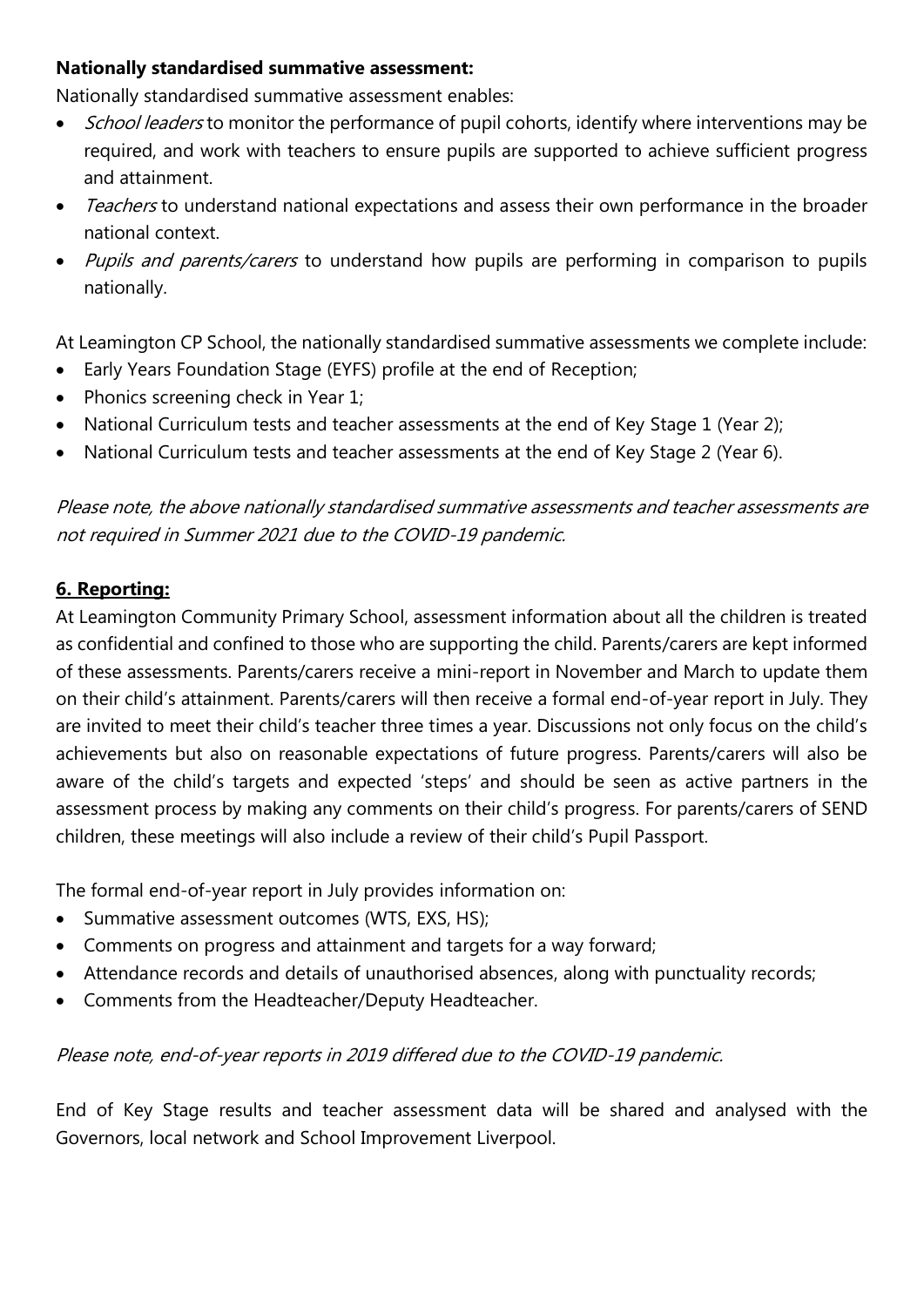# **7. Inclusion:**

The principles of this assessment policy apply to all pupils, including those with special educational needs or disabilities. Assessment will be used diagnostically to contribute to the early and accurate identification of pupils' special educational needs and any requirements for support and intervention.

We will use meaningful ways of measuring all aspects of progress, including communication, social skills, physical development, resilience and independence. We will have the same high expectations of all pupils. However, this should account for the amount of effort the pupil puts in as well as the outcomes achieved. For pupils working below the national expected level of attainment, our assessment arrangements will consider progress relative to pupil starting points, and take this into account alongside the nature of pupils' learning difficulties.

For children with Special Educational Needs, we use PIVATs to track progress. Teachers use the assessment system to identify strengths and next steps in learning. Children are then supported by staff to ensure appropriate progress is made or further barriers to learning are addressed and actioned with support from our SENCO.

## **8. Continuous Professional Development**:

Training in assessment will ensure teachers are confident and consistent in their approach to assessment. The following CPD opportunities have been/are provided for staff:

- In-school staff meetings on using Target Tracker and the expectations of the school's assessment policy;
- Support from the Assessment Lead for all staff, particularly NQTs or staff new to our school;
- In-school moderation meetings to support staff in their assessment of English, Maths and Integrated Tasks for other subjects;
- External standardisation meetings with School Improvement Liverpool for Maths and English;
- EYFS external standardisation meetings with School Improvement Liverpool;
- EYFS, Year 2 and Year 6 standardisation briefings with School Improvement Liverpool.

#### **9. Roles and responsibilities:**

#### **Governors:**

Governors are responsible for:

- Being familiar with statutory assessment systems as well as how the school's own system of nonstatutory assessment captures the attainment and progress of all pupils.
- Holding school leaders to account for improving pupil and staff performance by rigorously analysing assessment data.

#### **Headteacher:**

The Headteacher is responsible for:

- Ensuring that the policy is adhered to;
- Monitoring standards in core and foundation subjects;